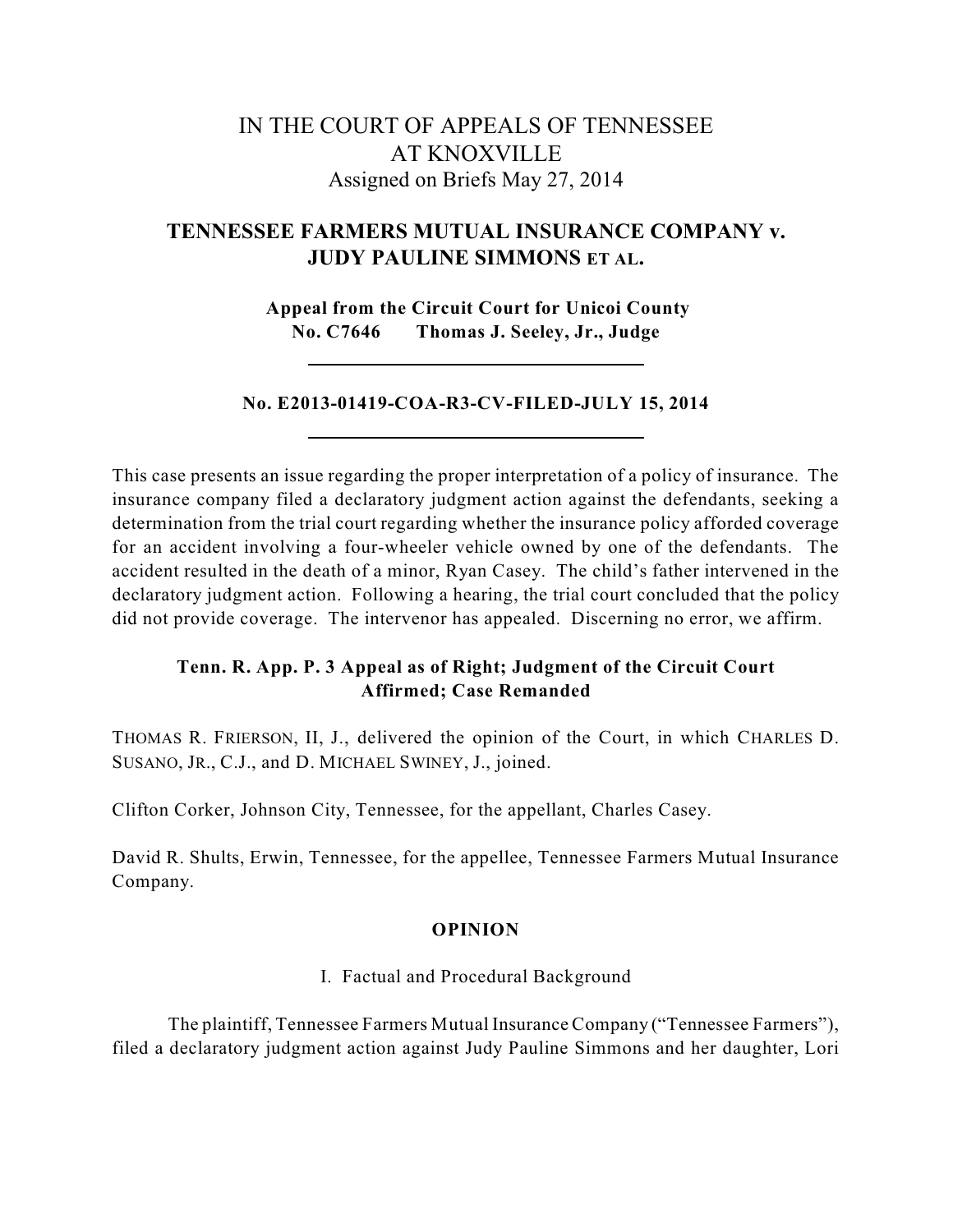Beth Simmons Casey<sup>1</sup>, regarding an accident that occurred on April 18, 2010. On that date, Ms. Casey wassupervising two minors, her daughter and a neighbor named Ryan Casey, who were playing on Ms. Simmons's property. The two children were riding a four-wheeler owned by Ms. Casey, with Ms. Casey's daughter driving and Ryan riding as a passenger on the back. When Ms. Casey entered the house to retrieve a jacket, unbeknownst to her, Ryan began operating the four-wheeler. He apparently drove the four-wheeler into the road, where he collided with a passing vehicle driven by Roger Tipton. Tragically, Ryan was killed in this accident.

Charles Casey, Ryan's father, filed a lawsuit against Ms. Simmons, Ms. Casey, and Mr. Tipton, seeking monetary damages for Ryan's death. At the time of the accident, Ms. Simmons was insured under a property owner's policy issued by Tennessee Farmers. Tennessee Farmers entered a defense on behalf of Ms. Simmons and Ms. Casey in that action, with a reservation of rights. Tennessee Farmers then initiated the instant declaratory judgment action, asserting that no coverage existed under the property owner's policy regarding the subject accident. Tennessee Farmers sought a declaration as to the rights and legal relationships of the parties pursuant to the policy, specifically, whether the accident and incident lawsuit were covered by the policy. By leave of court, Charles Casey was allowed to intervene in this action.

The trial court conducted a hearing on May 24, 2012. Several witnesses testified, including Ms. Simmons, Ms. Casey, and Mr. Tipton. The trial court announced its ruling from the bench at the conclusion of the hearing, determining that there was no coverage under the respective policy concerning this accident. The court subsequently entered a Declaratory Judgment on August 1, 2012, declaring that the policy issued by Tennessee Farmers to Ms. Simmons provided no coverage with respect to the accident or the subsequent lawsuit and that neither Ms. Simmons nor Ms. Casey was entitled to a defense, legal or otherwise, provided by Tennessee Farmers in the lawsuit. Mr. Casey filed post-trial motions, which were denied by the trial court. Mr. Casey timely appealed.

#### II. Issues Presented

Mr. Casey presents the following issues for our review, which we have restated slightly:

### 1. Whether the trial court erred in granting a declaratory judgment in favor of Tennessee Farmers.

<sup>&</sup>lt;sup>1</sup>The record does not disclose any familial relationship between Lori Beth Simmons Casey and Ryan or Charles Casey.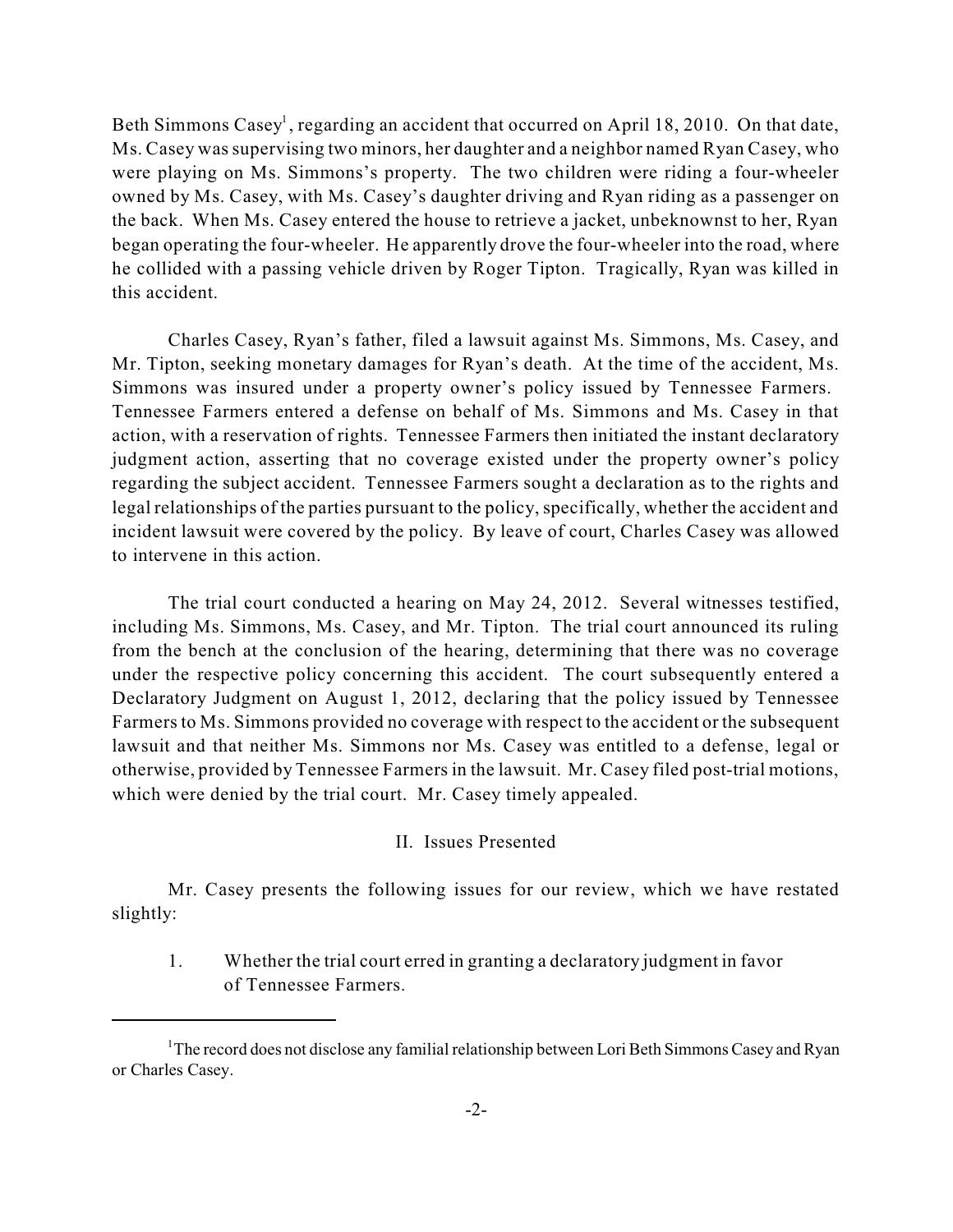2. Whether the trial court made sufficient findings of fact regarding whether the four-wheeler vehicle was entirely off the insured's real property.

#### III. Standard of Review

The standard of review is *de novo* with a presumption of correctness as to the trial court's findings of fact unless the preponderance of the evidence is otherwise. Tenn. R. App. P. 13(d); *McCarty v. McCarty*, 863 S.W.2d 716, 719 (Tenn. Ct. App. 1992). No presumption of correctness attaches to the trial court's legal conclusions. *Union Carbide Corp. v. Huddleston*, 854 S.W.2d 87, 91 (Tenn. 1993).

Questions regarding the extent of insurance coverage present issues of law involving the interpretation of policy language. *See Garrison v. Bickford*, 377 S.W.3d 659, 663 (Tenn. 2012). Therefore, our standard of review is *de novo* with no presumption of correctness afforded to the legal conclusion reached by the trial court on this issue. *Id.* Regarding the proper interpretation of an insurance policy, our Supreme Court has explained:

[W]ell-established is the principle that "[i]nsurance policies are, at their core, contracts." *Allstate Ins. Co. v. Tarrant*, 363 S.W.3d 508, 527 (Tenn. 2012) (Koch, J., dissenting). As such, courts interpret insurance policies using the same tenets that guide the construction of any other contract. *Am. Justice Ins. Reciprocal v. Hutchison*, 15 S.W.3d 811, 814 (Tenn. 2000). Thus, the terms of an insurance policy "'should be given their plain and ordinary meaning, for the primary rule of contract interpretation is to ascertain and give effect to the intent of the parties.'" *Clark*, 368 S.W.3d at 441 (quoting *U.S. Bank*, 277 S.W.3d at 386-87). The policy should be construed "as a whole in a reasonable and logical manner," *Standard Fire Ins. Co. v. Chester-O'Donley & Assocs*., 972 S.W.2d 1, 7 (Tenn. Ct. App. 1998), and the language in dispute should be examined in the context of the entire agreement, *Cocke Cty Bd. of Highway Comm'rs v. Newport Utils. Bd*., 690 S.W.2d 231, 237 (Tenn. 1985).

In addition, contracts of insurance are strictly construed in favor of the insured, and if the disputed provision is susceptible to more than one plausible meaning, the meaning favorable to the insured controls. *Tata v. Nichols*, 848 S.W.2d 649, 650 (Tenn. 1993); *VanBebber v. Roach*, 252 S.W.3d 279, 284 (Tenn. Ct. App. 2007). However, a "strained construction may not be placed on the language used to find ambiguity where none exists." *Farmers-Peoples Bank v. Clemmer*, 519 S.W.2d 801, 805 (Tenn. 1975).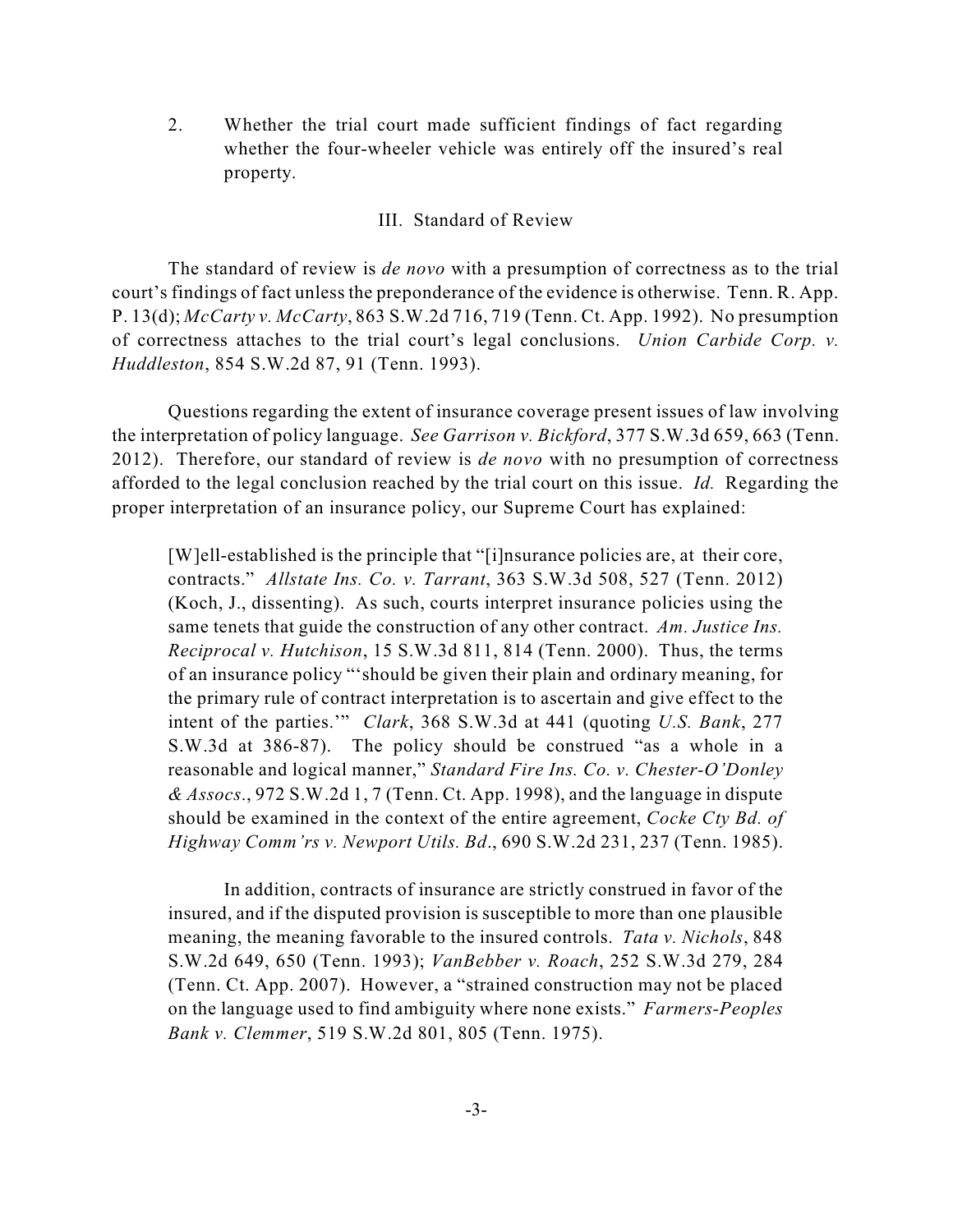*Garrison*, 377 S.W.3d at 663-64.

### IV. Interpretation of Policy Language

The insurance policy under review provides in pertinent part:

We will pay compensatory damages up to our limit of liability for this coverage for bodily injury and property damage for which an insured<sup>2</sup> becomes legally liable because of any one occurrence.

We will defend any claim or suit seeking damages against an insured caused by an occurrence. We will not defend any claim or suit seeking damages against an insured not caused by an occurrence or for which coverage is excluded.

The policy expressly states that coverage is excluded for:

- 2. Bodily injury or property damage arising out of the ownership, maintenance, operation, use, loading, or unloading:
	- a. of any aircraft;
	- b. of any land motorized vehicle;
- . . .
- 3. Bodily injury or property damage arising out of:
	- a. the entrustment by any insured to any person,
	- b. the supervision by any insured of any person,  $\dots$

with regard to the ownership, maintenance, operation, use, loading, or unloading of any aircraft, land motorized vehicle (or any other motorized transportation device), or watercraft which is not covered under SECTION II of this policy.

"Bodily injury" is defined elsewhere in the policy as "physical injury to a person and the

<sup>&</sup>lt;sup>2</sup>It is undisputed that both Ms. Simmons and Ms. Casey were considered "insureds" under this policy.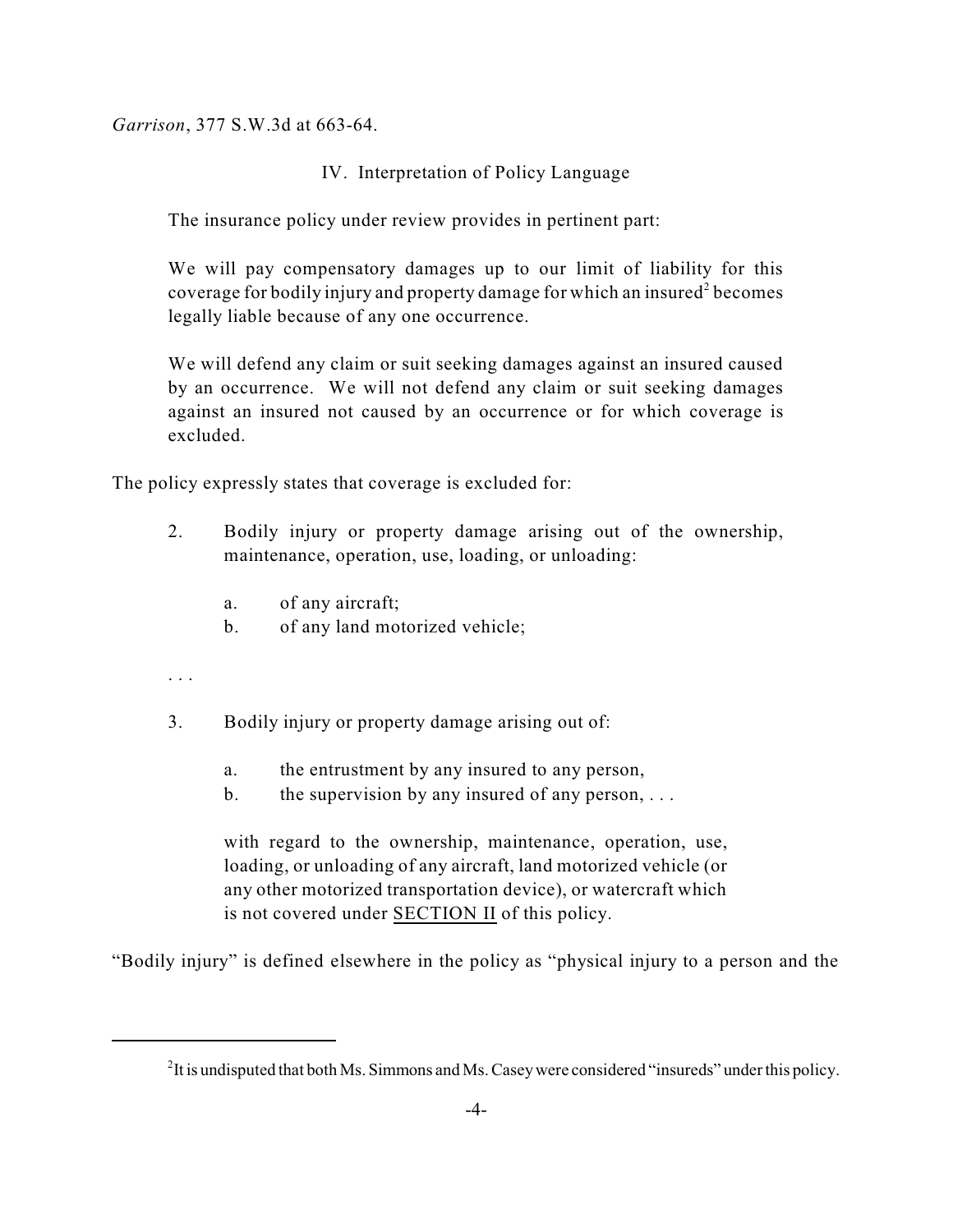sickness, disease or death of that person resulting from that injury."<sup>3</sup>

The policy defines a "land motorized vehicle," in pertinent part, as:

- 3. a motorized transportation device designed solely or in part for recreational activities **while off the insured premises**, including golf carts, snowmobiles, dune buggies, and all-terrain or utility vehicles . . . .
- 4. a motorcycle, motorized bicycle, tricycle, three-wheeler, four-wheeler, or similar type of equipment owned by an insured **while off the insured premises**. . . .

(Emphasis added).

Based on the policy language, the trial court concluded that there was no coverage for the subject accident. In its memorandum opinion, the trial court found that the policy defined a "land motorized vehicle" as a motorized transportation device designed solely or in part for recreational activities while the vehicle is "off the insured premises." The trial court further stated:

[I]t's reasonably clear to this Court in the way, certainly, the terminology was used in 3 and comparing that with 4 that they're talking about the **vehicle being off the insured premises** and not the insured individual. The impact did occur in the roadway. There's been no proof about how wide the easement was for this roadway and how far the easement extended over off the paved area. But there is no question, based on the testimony of Mr. Tipton, that the **impact occurred on the county road** and that the impact was probably not only Ryan Casey but the vehicle itself, there's **no question that the vehicle itself struck, that is impacted, Mr. Tipton's vehicle**. So the Court does find that coverage was excluded because this four-wheeler was used and **the impact occurred while off the insured premises**, that is the property of Ms. Simmons.

(Emphasis added).

Mr. Casey posits that the policy's definition of a "land motorized vehicle" is

 $3$ The policy contains provisions equivalent to the above with regard to a "medical covered injury," which has substantially the same definition as "bodily injury."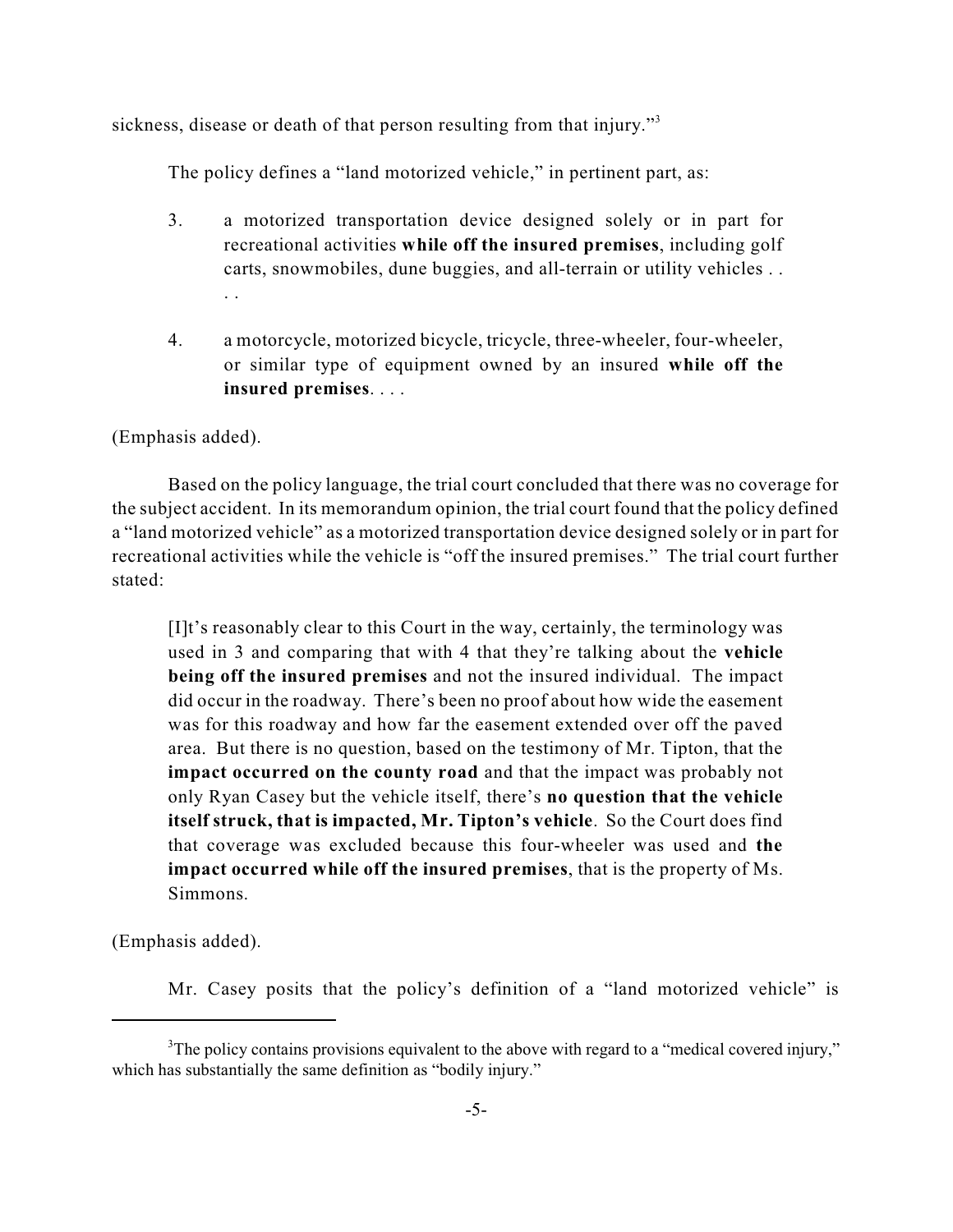susceptible to different interpretations and is, therefore, ambiguous. Mr. Casey asserts that, pursuant to the trial court's interpretation, the four-wheeler is only a land motorized vehicle if it is completely off the insured premises. Mr. Casey argues that, in this instance, the fourwheeler was partly in the road and partly on the insured premises when the accident occurred. He asserts that the policy definition does not address this factual scenario, thereby creating an ambiguity which should be construed against the insurance company.

As previously stated, an insurance policy should be construed in a reasonable and logical manner, and questionable language should be viewed in context. *See Garrison*, 377 S.W.3d at 664. Although it is true that an insurance policy should be strictly construed in favor of the insured and that "if the disputed provision is susceptible to more than one plausible meaning, the meaning favorable to the insured controls," there is also no question that a "strained construction may not be placed on the language used to find ambiguity where none exists." *See id.* (quoting *Farmers-Peoples Bank v. Clemmer*, 519 S.W.2d 801, 805 (Tenn. 1975)). Construing the disputed language in the context of the entire agreement, we find no ambiguity. The definition of "land motorized vehicle" requires that the vehicle be "off the insured premises." The policy language does not state that the vehicle can be partially off the premises or slightly off the premises; rather, the language supports the interpretation that the vehicle must be completely off the insured premises at the time of the incident in order to be considered a "land motorized vehicle." Upon a thorough review of the trial court's memorandum opinion and the policy language, we conclude that the trial court properly interpreted this policy language as requiring the four-wheeler to be off the insured premises in order to be considered a "land motorized vehicle." To hold otherwise would be to place a "strained construction" on the pertinent policy language.

### V. Questions of Fact

Mr. Casey's argument also presents a question of fact. He asserts that the trial court should have found that the four-wheeler was partially in the road and partially on the insured property when the accident occurred. We disagree, as there is simply no proof in the record that Mr. Casey's assertion is true.

The evidence in this action demonstrated that Mr. Tipton, a neighbor of Ms. Simmons, was driving home when the accident occurred. Mr. Tipton testified that, without warning, Ryan and the four-wheeler came "off the yard into the road and we collided." According to Mr. Tipton, he was driving on the right side of the road, and Ryan's body and the fourwheeler impacted the right side of his vehicle. Mr. Tipton repeatedly declared that the accident occurred in the road. There is no other proof in the record regarding how or where the accident occurred.